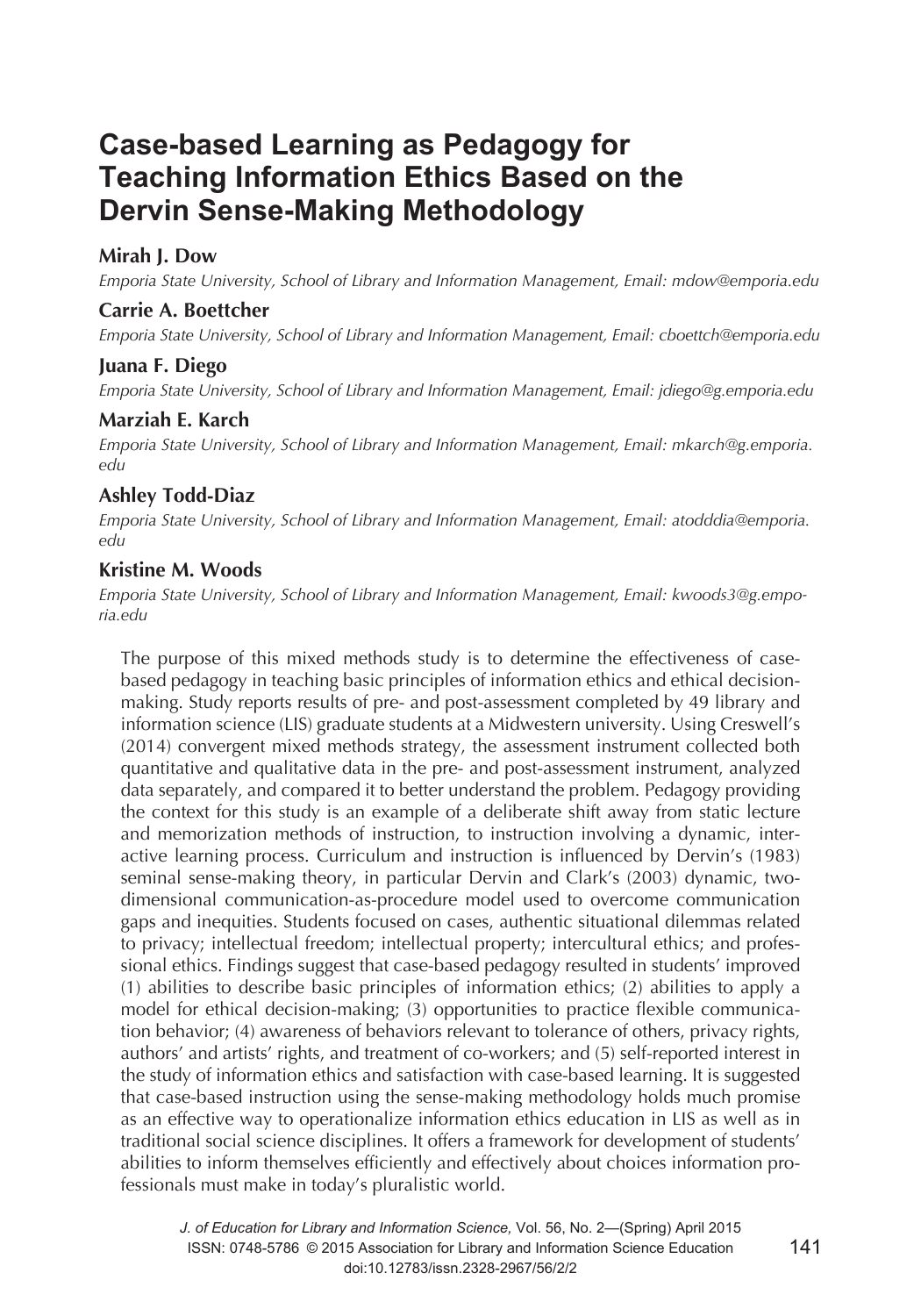# **Introduction**

With the influx of contemporary infor-<br>
mation and communication technology, information ethics education around the world is increasingly important as issues of privacy, intellectual property, and intellectual freedom increase and become more complex. Today, the once highly valued American legal privilege of selectively revealing information about one's self is debated in light of new awareness and allegations that national programs without individual permission collect metadata on phone calls in efforts to thwart terrorism (Harding, 2014). Facebook, a popular online social networking service that operates as though a permanent billboard in the public domain, is reason to question use of social media, particularly the ownership and safety of personal e-messages (Shaffer, 2011; Bolton, Parasuamen, Hoefnagels, Migchels, & Kabadayi, 2014). In an economy driven by information, what is the best way to preserve and utilize one's intellectual property including emoticons, original narrative, musical compositions, or a secret recipe for cupcakes? How can rights of library users to read, seek information, and speak freely as guaranteed by the First Amendment to the United States Constitution be protected in today's libraries in light of the public's growing fears that access to information makes easier the assembly of handmade bombs or the illegal purchase of guns? These are only a few issues suggesting that information ethics education must be operationalized as an immediate priority in traditional disciplines as well as in quickly growing, new academic areas such as library and information science (LIS).

Discourse about principles of information ethics including where, when, and how these principles are taught has intensified in recent years in the Association for Library and Information Science Education (ALISE). ALISE members in their 2007 (ratified in 2008) *Position Statement on Information Ethics in LIS Education*

stated that "Information ethics should be included in study and discussion across the library and information curriculum" (para. 2, item 3). The Information Ethics Special Interest Group of ALISE strongly advocates that student learning outcomes include 1) recognizing and articulating ethical conflicts; 2) developing responsibility for consequences of individual and collective interactions; 3) knowledge and skills for intercultural dialog; 4) awareness of relevance to everyday information work; and 5) ethical reflection, critical thinking, and ability to use information ethics in professional life (ALISE, 2007, para 2, item 1). Advances in teaching information ethics were emphasized at the 2014 ALISE Information Ethics Special Interest Group program in Philadelphia, PA. The 2015 ALISE Innovative Pedagogies Special Interest group in Chicago, IL emphasized current and innovative teaching strategies, practices, and curriculum ideas that reflect social justice issues. Teaching information ethics has also been emphasized by other LIS organizations such as the Association for Information Science and Technology (ASIST, 2001) and American Library Association (ALA, 2009).

### **Purpose and Research Questions**

In the context of this study, case-based pedagogy is viewed from the perspective of Tomey (2003) as a form of instruction wherein "students are presented with authentic scenarios developed with a storytelling quality, interesting characters, controversial topics, and dilemmas to engage students and stimulate conversations about multiple issues and various stakeholder perspectives" (p. 35). The central purpose of this study is to investigate in a preliminary effort to determine whether casebased pedagogy as currently designed is effective in teaching basic principles of information ethics. This purpose and the researchers' interests in Dervin's Sense-Making Methodology (Dervin, 1983), in particular the Dervin and Clark (2003),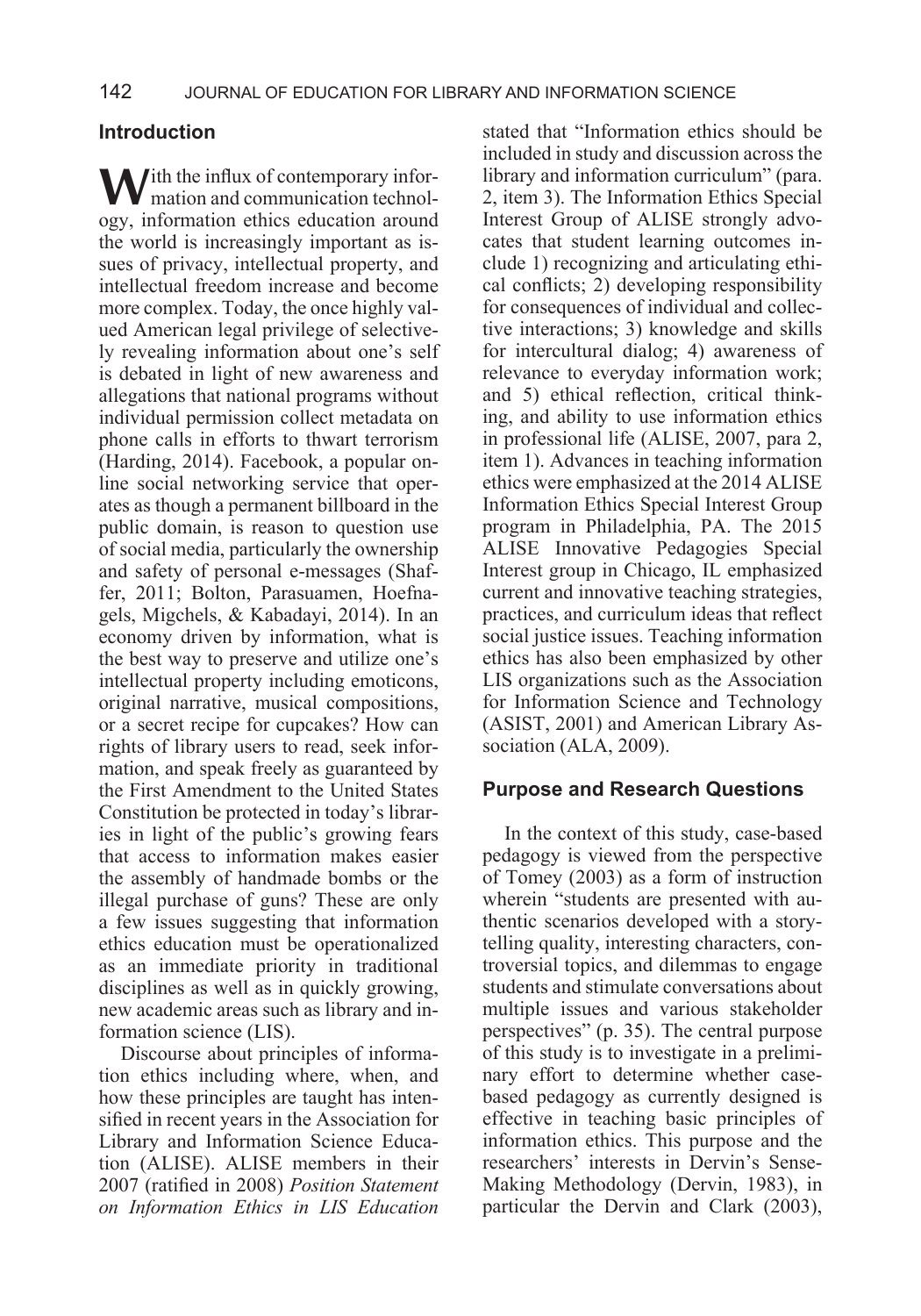communication-as-procedure model, were used to formulate two questions:

- 1. How does case-based learning facilitate sense-making through situation-defining strategies and tactics to accomplish communication tasks relevant to solving information ethics dilemmas?
- 2. How does case-based pedagogy enable students to inform themselves efficiently and effectively about a pluralistic world?

### **Discussion and Implications**

This study is an example of shifting pedagogical thinking theoretically and practically to a new approach to teaching and learning. Sense-Making Methodology (Dervin, Foreman-Wernet, & Lauterback, 2003) was used in an explicit attempt to move beyond any instructional remnants of rigid or mindlessly applied instructional procedures such as those traditionally involving over use of lecture, memorization, and drill to a dynamic process for teaching information ethics with particular attention to the how's of communication. This is important given recent directives by professional organizations to teach future librarians and information professionals principles of information ethics and to emphasize innovative teaching strategies, practices, and curricula that reflect and address social justice issues. This investigation provides a summative evaluation that can be used to improve future instruction and design of research for evaluating instruction.

 The investigated instruction began with two assumptions. First, unless humans, in this study, graduate LIS students, are forced to change, they will continue to repetitively and rigidly repeat habits of communication that mirror earlier education and prior-learned communication practices. The second assumption was that it is often prior-learning that stands in the way of effectively applying new knowledge of basic principles of information ethics to today's complex information problems. By focusing on moments of behaving, we moved to "communication-as-procedure and the idea of procedure as the energizing link between the macro and the micro as well as the micro and the macro" (Dervin *et al.*, 2003, p. 171) levels of communicating.

While this is only one instance of using case-based instruction for teaching information ethics, a study strength is that it builds on the experience of the professors whose LIS education and resulting college teaching included knowledge of the theoretical work of Dervin.

Accumulation of opportunities and efforts to read and use Dervin's theory influenced the professors' selection of course content and design of learning activities that utilized communication-as-procedure concepts. Weakness in the investigation results from the constraints of course scheduling and related difficulties associated with the execution of pre- and postassessments to students who do not attend class in-person except during two disbursed weekends (10 hours each) during the semester. In the future, we plan to administer the pre- and post-assessments at the beginning and end of the course rather than what was done for this study at the beginning and end of the second 10 hour in-person weekend intensive class. We will conduct a purely quantitative study, such as a cross-case comparison beyond two classes including a second semester of teaching, or a purely qualitative study to learn from students what they say to describe the learning process rather than using a mixed methods design as is in this our first study about case-based learning.

### **Literature Review**

The researchers, five doctoral students and their professor, in this study participated in a systematic, thorough literature review focused on 1) the impact of new information and communication technology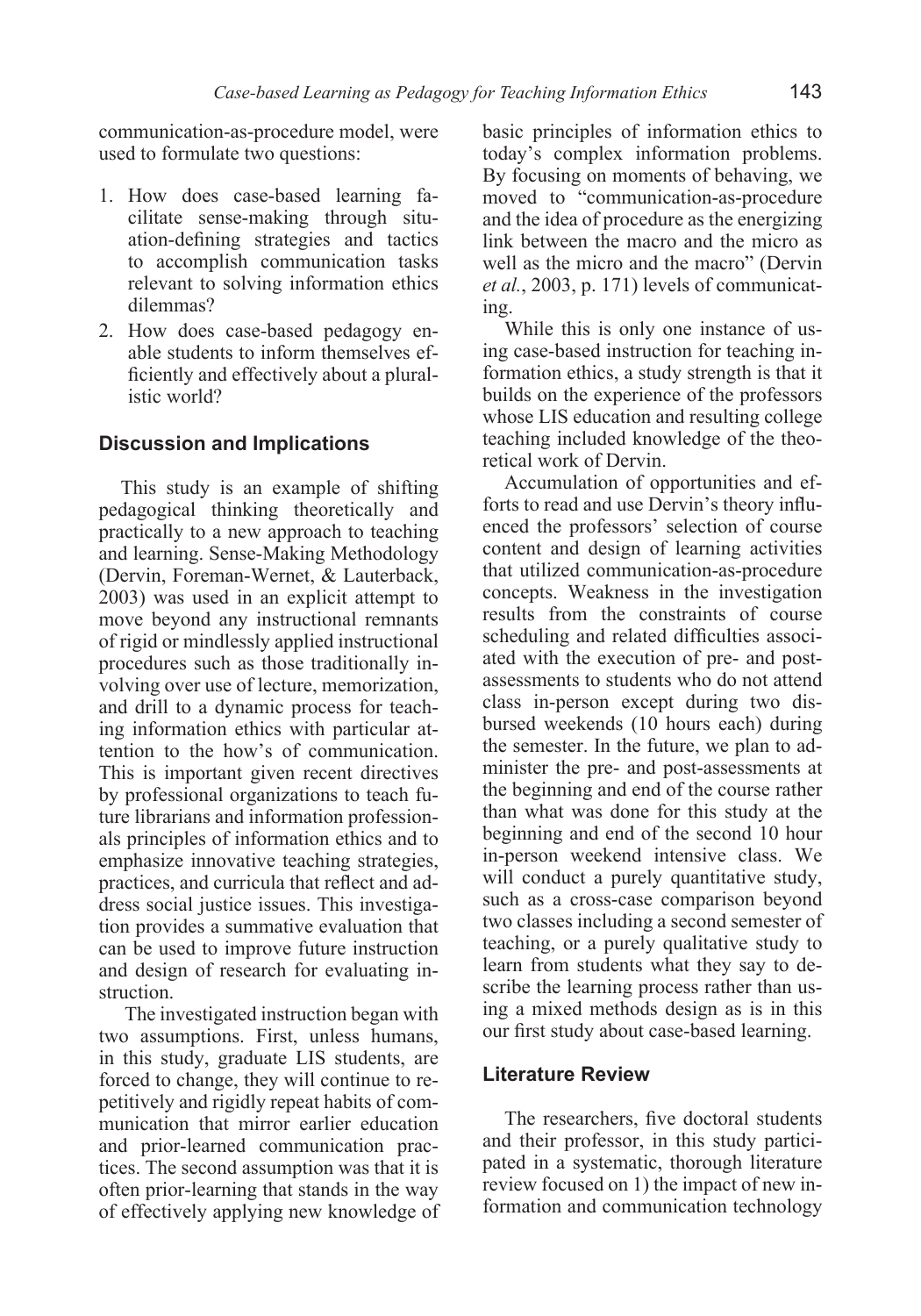on information ethics issues; 2) case-based learning as it is developing as a pedagogical practice in many disciplinary areas; and 3) ethics education for information professionals. Following are selected empirical studies determined relevant to the identified focus of this study and useful to understanding cognitive consequences of using case-based instruction to teach information ethics.

# **Case-based Learning**

*Ethical reasoning.* In an investigation of the relationship between ethical decisionmaking and ethical reasoning in information technology (IT) studies, Woodward, Davis & Hodis (2007) used Kohlberg's theory that "ethical reasoning is not static, but can move along a developmental trajectory" that ranges from making decisions based on personal interests, through "maintaining norms," to a moral state of making decisions based on "universal principles" (p. 194). Using two standardized instruments to question IT students, Woodward *et al.* found that many students are unable to distinguish criminal actions from unethical behavior, and the majority of students reflected the state of "maintaining norms" (p. 194). This suggests the need to create instruction that includes real-life scenarios and encourages students to know and use higher levels of ethical reasoning.

*Ethical reflexivity.* According to Stahl (2011), information systems educators are concerned about the nature of rapidly developing disciplines making it difficult to know what skills students will require by the time they graduate. LIS is an example of a rapidly developing academic area as described by Stahl. Considering the steady stream of new information communication technology (ICT), and the potential ethical issues new technologies introduce, one skill that Stahl asserts will always be pertinent and valuable is ethical reflexivity, which he defines as the ability for individuals to "understand their own position and . . . reflect explicitly on their views and analyze them from different positions" (p. 258). Stahl further states that it is not possible to teach students about ethics by telling them what is right and what is wrong, since these are personal decisions that shift over time. Instead, he stresses that case studies allow for a discussion of and engagement with multiple levels of normativity, including moral intuition, explicit morality, "ethical justification and reflection" (p. 254) that leads to a broader understanding and appreciation of ethical discourse and reflexivity.

*Comprehension.* Mayo (2004) investigated the effectiveness of case-based instruction (CBI) among students studying the psychology of adjustment. He notes that CBI encourages active learning and problem-solving skills and predicts that CBI method should allow students to "better comprehend and apply adjustment theories and concepts than those who only received lecture-based instruction" (p. 139). Mayo encourages wider use of CBI and suggests incorporating more technology in the case methods for discussion and engagement.

*Concentration.* Baeten, Dochy, and Struyven (2013) investigated first-year teacher education students in terms of three types of learning: deep, surface, and strategic. Using the Approaches to Learning and Studying Inventory as a pre- and posttest, Baeten *et al.* (2013) tracked changes to students' learning approaches. They found that students in a "gradually implemented case-based setting adopted less surface approaches, worked in a better organized way and spent more effort and concentration than students who experienced only casebased instruction" (p. 329). They concluded that combining lecture- and case-based teaching methods through gradual implementation is more effective than to only rely on case-based methods.

*Authentic situations.* Carbo (2008) conducted a case study at the University of Pittsburgh to determine what content is best taught in a course on information eth-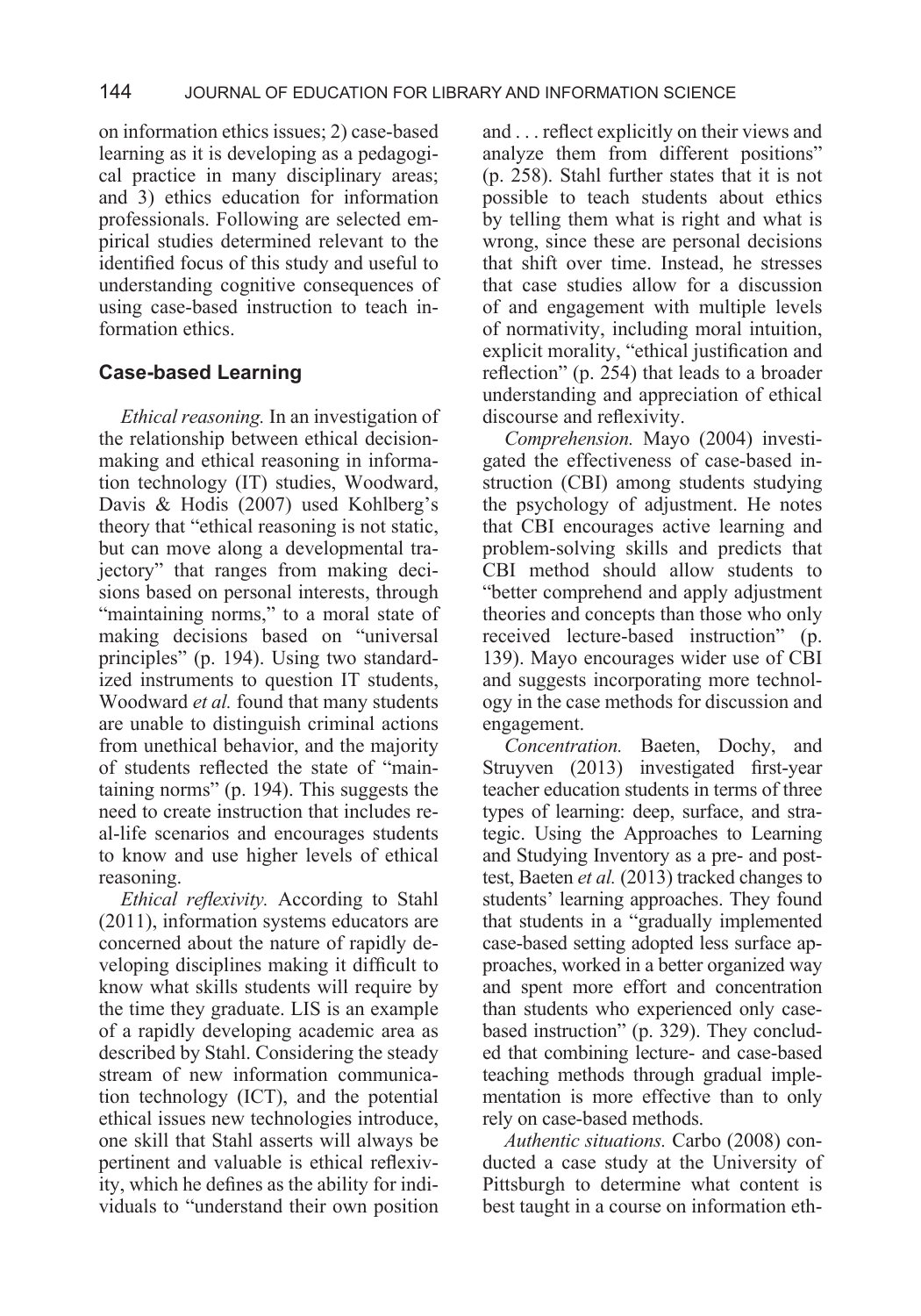ics. Focused on the school's introductory, required course, Carbo indicates that there is a section devoted to the topic of information ethics. She notes that while there are a number of frameworks and teaching method options to encourage ethical reflection, the case-study method allows students to "test models on 'real-world' situations," and encourages engagement and discussion (p. 22).

*Teaching and learning efficacy.* To examine how case-based instruction is utilized Bilica (2004) interviewed three experts recognized by the National Center for Case Teaching in Science. A number of themes appeared in the three interviews: implementing case studies does not require "revolutionary shifts in . . . instructional approach" (p. 276). Courses will cover less material but the students will have a stronger understanding of the material; case teaching requires practice and time; and there are many types of case studies that highlight and align with different styles of instruction (pp. 276–7). Bilica (2004) concluded by emphasizing "in every case, the experts determined that case teaching added significantly to their own teaching efficacy as well as to their students' success" (p. 278).



**Figure 1.** Flow of communication in information ethics case-based instruction.

Figure 1 illustrates Dervin and Clark's (2003) recommendation in *Communication and Democracy: A Mandate for Procedural Invention* that democratic communication can be achieved when individuals use communication procedures that circle phenomena from different perspectives at different times and link macro- and micro-levels of discussion. This model focuses on communication transmission rather than communication dialogue. It illustrates a pedagogical approach focused on the learner's need to develop new communication behaviors rather than only on the teacher's knowledge and points-of-view.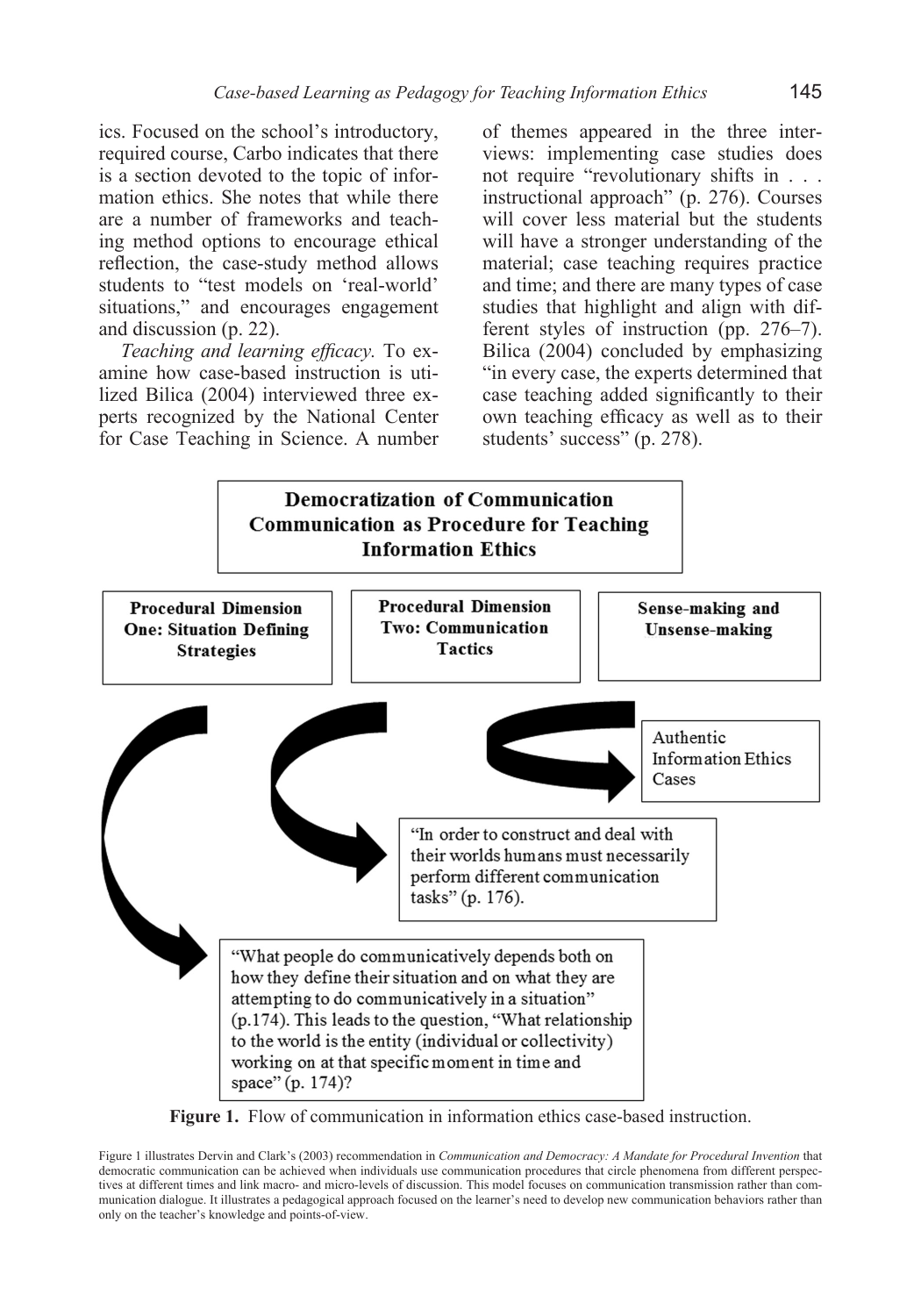# **Theoretical Framework**

In response to the need for authentic, problem-based teaching and learning revealed in the literature review, Sense-Making Methodology (Dervin, Foreman-Wernet, & Lauterbach, 2003) is used as the theory-base to guide the design of these LIS case-based learning activities and to support the researchers' claim that case-based learning can be a useful instructional strategy for teaching information ethics, especially when the ultimate goal is developing leaders in a democratic society. Sense-Making Methodology, Dervin's (1983) theory that gap-building is a mandate of the human condition, provided the basis for a deliberate philosophical and pedagogical shift from the traditional concept of communication as a one-way transmission of information from a teacher (sender) by a student (receiver). Dervin's (2003) "two-dimensional communication" (p. 176) procedure was used to inform a new pedagogy involving dynamic, interactive learning activities using authentic information ethics cases.

Dervin and Clark (2003) provide a lens for rethinking communication that can guide teachers' and students' philosophy of the nature of dialog necessary for democratization of communication. They point out the potential for many inadequacies in communication when the focus is only on power and resources, both macrolevel structures in society, rather than on actual acts of communicating, micro-level procedures by which communication is done in society. This theory asserts that when the micro-level of communication is ignored, individuals as communicating members of society with culturally transmitted norms, rules, and understanding are likely to be ignored robbing individuals of a pluralistic perspective that is the mandated focus of democratic communication (pp. 166-167). When applying Dervin's circling process concept (Foreman-Wernet, 2003) to case-based pedagogy, the

teacher provides the means for students to consider different perspectives related to complex, ethical scenarios. Students' consideration of human differences is accomplished through dialog structures including teacher-student, student-student, student-public, and student-organization to arrive at comprehensive, informed, and potentially a more useful set of understandings of human choices that can result in ethical dilemmas.

### **Course Curriculum and Delivery**

The faculty at the school where this study took place accepts the ALISE position on teaching information ethics, which is integrated into its graduate LIS curriculum. While there is on-going engagement with information ethics across the curriculum, basic principles of information ethics are taught in the first, required foundational course. To achieve recommended ALISE (2007), ALA (2009), AASL (2007) and other state-based teacher licensure competencies, faculty members apply case-based learning strategies wherein graduate students are introduced to basic principles of information ethics (Rubin, 2010; Buchanan & Henderson, 2009) and develop the ability to apply a model for ethical decision-making (Severson, 1997) when faced with an ethical dilemma.

# **Foundational Course Delivery**

This foundational course investigated in this study was delivered in a blended course model wherein students were instructed throughout the semester (16 weeks) using an electronic course management system (Blackboard) and attending two intensive class weekends. Students attended face-to-face class (10 hours/class) during a total of two intensive class weekends, which for this class were scheduled nine weeks apart.

*First face-to-face class.* Time in class was devoted to discussions and other learn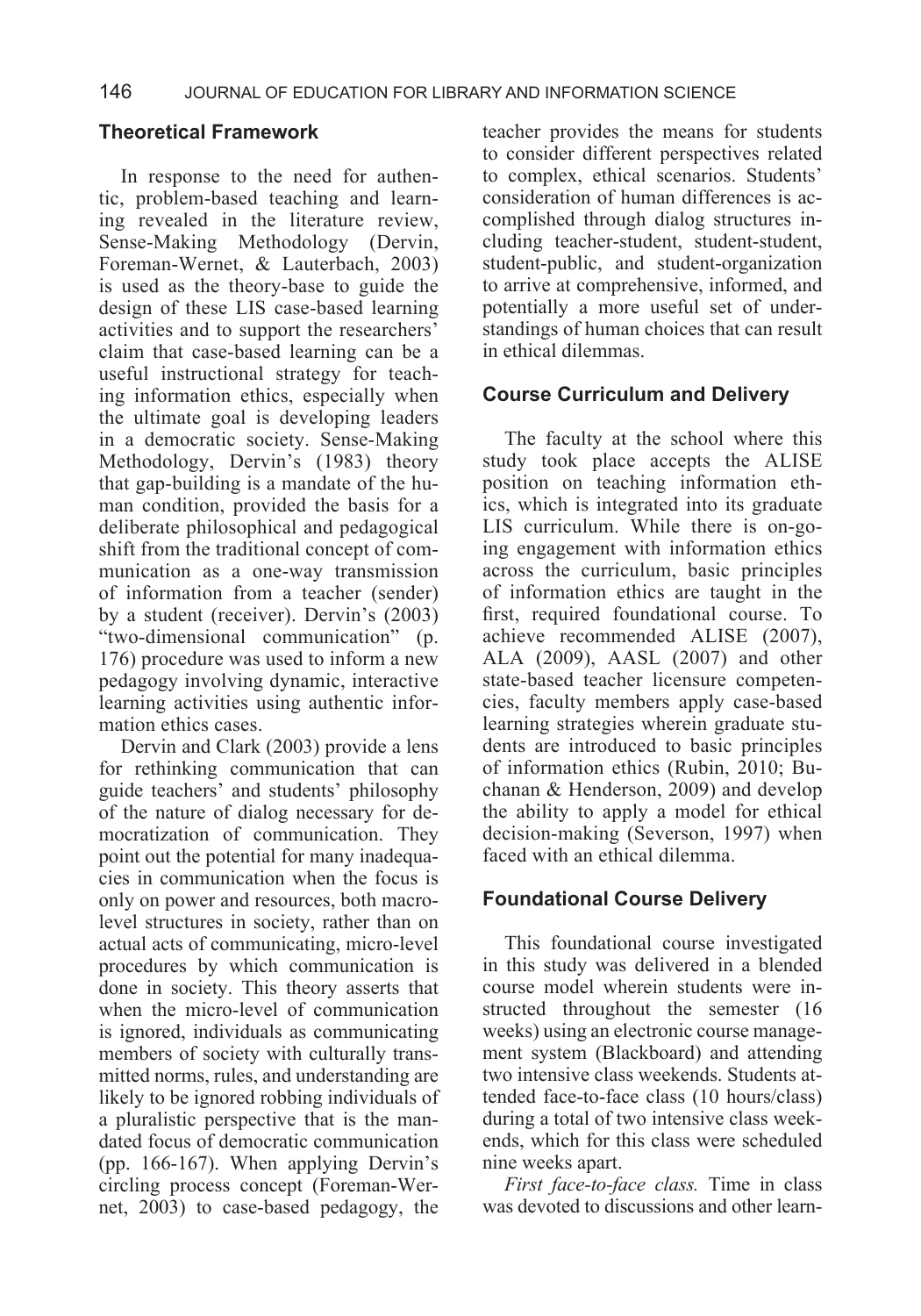ing activities related to content reading that was assigned before coming to class. While together, in small groups, students began a series of steps to discuss and apply Severson's (1997) Four-Step Method of Principled Ethics (p. 18) to an assigned information ethics case dilemma published in the Buchanan and Henderson textbook.

*Between face-to-face classes.* Students worked in their assigned small groups (using Blackboard discussion threads, email, telephone, or in-person meetings) continuing to discuss the assigned cases, apply the decision-making model, and create a presentation wherein application of the decision-making model was discussed and explained and a newspaper based on an imaginary community. The newspaper served as another activity for identifying potential stakeholders in the dilemma and for students to again describe the information issue (situation), express opinions, and debate the controversy identified in the assigned information ethics case. Each member of the small groups wrote articles for the newspaper identifying individual stakeholders in the dilemma and expressed various views of the case situation.

*Second face-to-face class.* During the second face-to-face class (10 hours), students delivered their presentations and newspapers to the class. Students not only presented their own work but also heard nine other presentations on topics including intellectual freedom, privacy, intellectual property, professional ethics, and intercultural ethics. At the end of each presentation, the student audience served as members of the public to discuss whether or not the decision by the small group would hold up to public scrutiny. This culminating step provided opportunity for a very substantive, and at times, spirited discussion.

### **Examples of Communication Procedures**

Dervin and Clark (2003) propose two procedural dimensions of communicating: situation defining strategies and communication tactics. Situation defining strategies include "the individual relating to self; individual relating to other individuals; individual relating to collectivity; collectivity relating to self; collectivity relating to individual; and collectivity relating to other collectivity" (p. 174). Communication tactics include "attending; creating ideas; finding direction; expressing; finding connectedness; confronting opposing; mediating; recalling; and undoing rigidities" (pp. 176–177). Following are examples of these communication procedures involving individuals relating to self, other individuals, and the collectivity and collectivity relating to self, other individual, and other collectivity as embedded and used in case-based learning activities that students participated in during their face-to-face time together.

*Individual relating to self.* Students were encouraged to recall their own moral upbringing and to think of specific examples in response to these questions: From whom and how was your sense of morality learned? What did you learn about right and wrong? How does that influence your beliefs today?

*Individual relating to other individuals.*  Recalling developmental years, students were encouraged to take turns sharing stories about their own moral upbringing with an open-minded approach as each student distinguished self from other members of the small group by sharing ideas; making decisions; expressing; confronting and/or opposing; and mediating concepts of morality. Students were reminded of the polarizing effects of closemindedness to others' stories and experiences.

*Individual related to collectivity.* Students were encouraged to consider and express their own ideas about membership in the library and information profession. Students learned core values of librarianship and how leadership in the information profession requires avoiding the tendency of traditional leaders to present her/his own ideas as absolute truth. Students were encouraged to embrace the ideas of other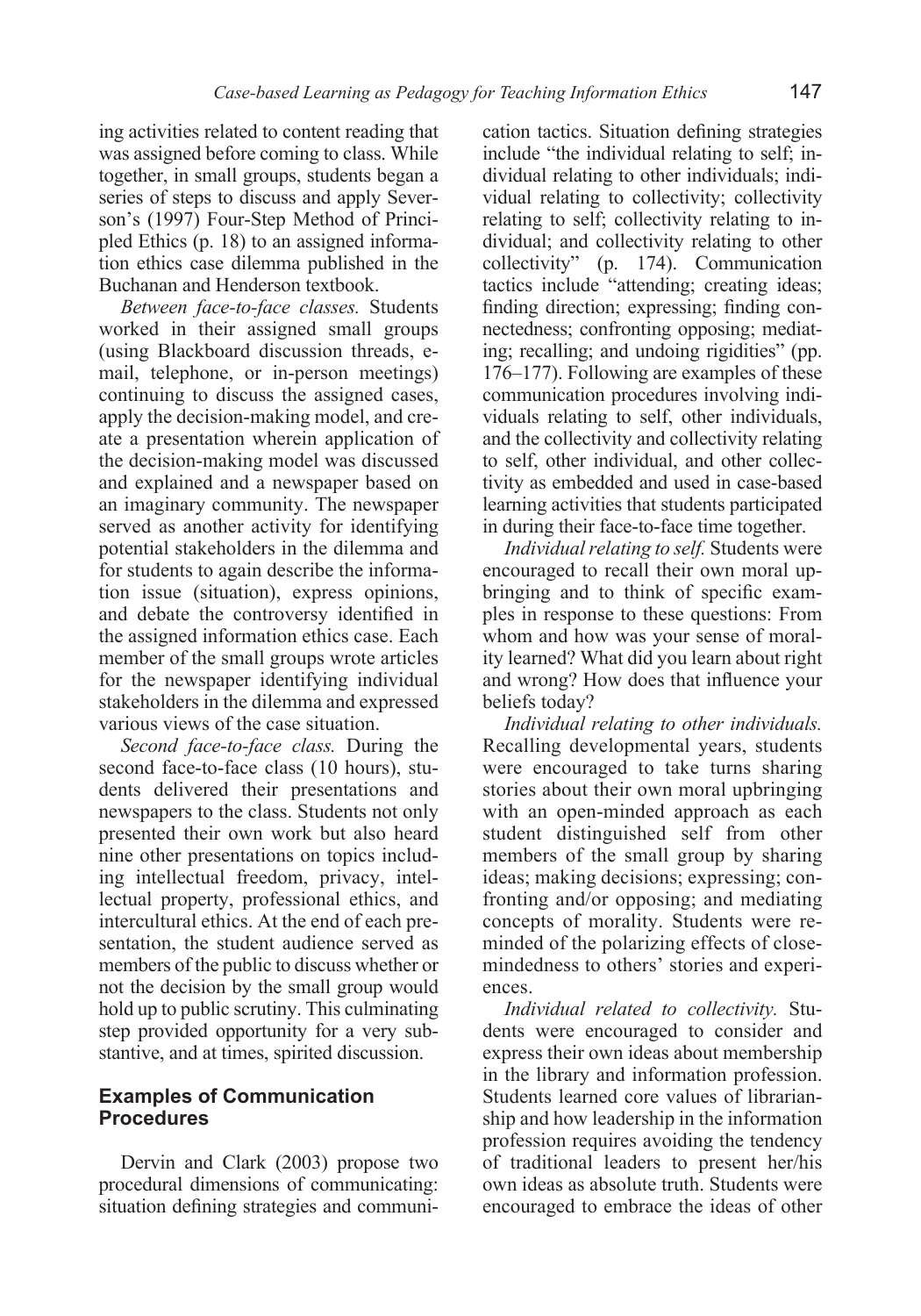members of their class, the public, and ideas relevant to professionalism.

*Collectivity relating to self.* Students were reminded that a variety of views should be voiced, heard, and mediated rather than dominated and controlled by what Dervin and Clark (2003) refers to as a "collective mind" (p. 184). The struggle of contesting viewpoints and trying to understand each other in discussion of assigned cases was expected and encouraged.

*Collectively relating to individual.* Students were directed to imagine their leadership role and responsibilities as members of library and/or information agencies or organizations (collectivity) and to focus on an organization's relationship to the individual. To an assigned information case, students applied a four-step decision-making model (Severson, 1997): "1) get the facts straight; 2) identify the moral dilemma; 3) evaluate the moral dilemma in light of the basic principles of information ethics to decide which side has the most ethical support; and 4) test the solution to see if it will hold up to public scrutiny" (p. 18). Students were encouraged to discuss and make decisions based on sustaining the organization while meeting the needs of individuals. They were cautioned *not* to ask or answer: What of the things the library has do users need? Which of the things the library has have been used? What of the things the library has will individual library users like?

*Collectively relating to another collectivity.* As students in small groups decided how to respond to the dilemma in their assigned case, they were asked to consider the communication relationship between libraries and other organizations and institutions within a given community, as well as the relationship librarians, libraries, and information organizations have from stateto-state; nation-to-nation; and alliance-toalliance. Some assigned information cases specifically addressed intercultural information ethics involving exercising respect of others' cultural values, particularly values different from those widely held in the Western world.

#### **Method**

Influenced by Creswell's (2014) writing about the "convergent mixed methods strategy" (p. 133), the study collected quantitative and qualitative data using the same instrument, analyzed data separately, and then merged data to draw conclusions. The pre- and post-assessment instrument included a combination of objective questions (quantitative data) and short-answer questions (qualitative data). The quantitative data were used to test the theory that predicts that case-based pedagogy will positively influence graduate students' learning and achievement. Quantitative data were in the form of objective questions to measure students' knowledge of basic principles of information ethics and a four-step method for ethical decisionmaking and Likert items to assess interest and satisfaction. The qualitative data in the form of short-answer questions explored the central phenomenon in Dervin's Sense-Making Methodology (Dervin & Clark, 2003), in particular the communication-asprocedure method and its potential as an instructional approach to positively influence student's knowledge, interest in, and satisfaction with the study of information ethics.

SPSS software was used to analyze the quantitative data. The short answer responses (4 questions; approximately 75 words each) were analyzed using a team approach to coding narrative data adapted from the recommendations of Krathwohl (1998). Team members read and re-read responses to identify recurring themes and categories that emerged from the narrative responses. Coding followed an analytic, inductive process referred to by Lincoln and Guba (1985) as patterns or explanations that develop during naturalistic or qualitative research to organize the written statements.

### **Study Population**

The study population was 49 first semester graduate students enrolled in a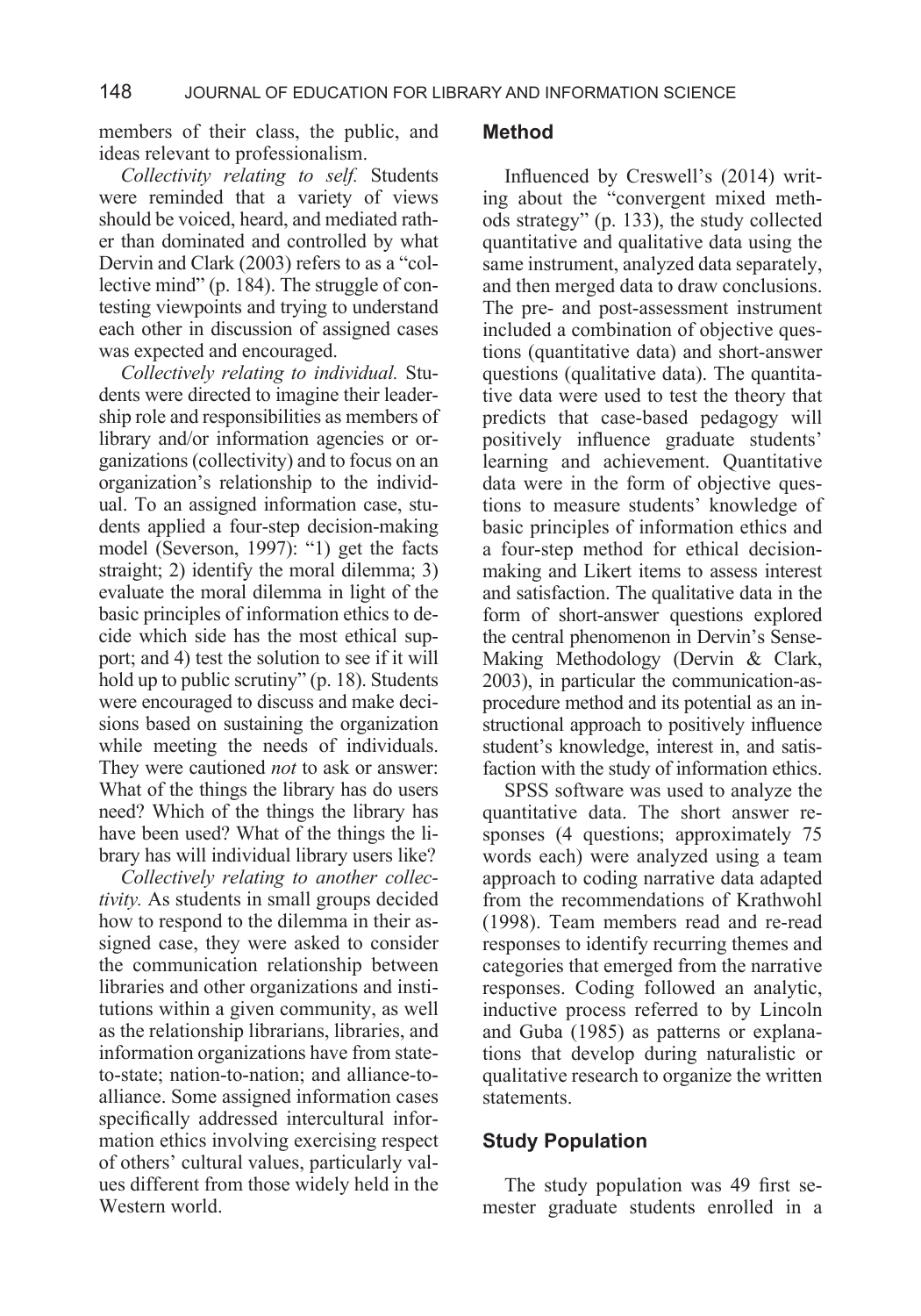LIS program in the Midwestern United States. Students were enrolled in two different sections of the same course, section one (M Group,  $N = 24$ ) and section two (D Group,  $N = 25$ ), with two different professors. Participants were 10 men and 39 women. Participants ranged in age from 21–61 years with an average age of 31.4 years. Three students identified themselves as non-English natives. Average undergraduate Grade Point Average for this group was 3.47. Students had some relevant knowledge of the course topic based on previous education. Eleven students hold master's degrees in another field, one holds a PhD, and one is a PhD student. Undergraduate degrees of the participants include: Anthropology (2); Art (1); Art Education (1); Biology (1); Business Administration (3); Communications (1); Elementary Education (5); English (15); Field Studies (1); Fine Arts (1); History (10); Information Resource Studies (2); Library Information (1); Political Science (1); Psychology (1); Secondary Education (2); Sociology (1); Special Education  $(1)$ ; and Theology  $(1)$ .

# **Data Collection and Analysis**

With permission from the Institutional Review Board, the professor-created preassessment (12 questions) was administered at the beginning of the second face-to-face class meeting and the postassessment was administered at the end of the second face-to-face class meeting (approximately twenty-four hours apart). The second face-to-face class meeting was held on Friday evening (3 hours) and Saturday (7 hours) during week 9 of the sixteen week semester. The pre- and postassessments were not administered by the class professor but instead in one classroom by a visiting professor and in another classroom by one doctoral student. When speaking to the students about the study, both assessment administrators used a predetermined description of the study and the same (verbatim) invitation to participate. Informed consent forms were signed and collected. Student respondents were limited to 20 minutes for completion of the pre-assessment, and 20 minutes for completion of the post-assessment.

# **Findings**

Among the 49 pre- and post-assessments collected, all were fully completed and included in the final analysis. Findings from quantitative and qualitative methods are kept separate.

# *Part I*

Respondents answered one question about whether or not they had prior experience in study of information ethics. Yes/ No responses to question one were counted and averaged.

*Experience.* In M Group 20/24 (83%) and in D Group 20/25 (80%) respondents indicated that the graduate LIS course they were enrolled in was their first time for formal study of information ethics.

# *Part II*

 A paired-samples t-text was conducted to determine if the mean of the difference between students' pre-instruction and post-instruction scores was significantly different from zero. The students in M Group and D Group did significantly better on a post-test as indicated by higher scores on multiple choice questions related to their knowledge of basic principles of information ethics and about steps in a four-step model for ethical decision-making. In addition, after the case-based learning session, the students in M Group as indicated by significantly higher scores on Likert item questions increased their interest in the topic of information ethics and their satisfaction with case-based learning. Students in the D Group did not have significantly higher scores on Likert item questions about their interest in the topic of information ethics or their satisfaction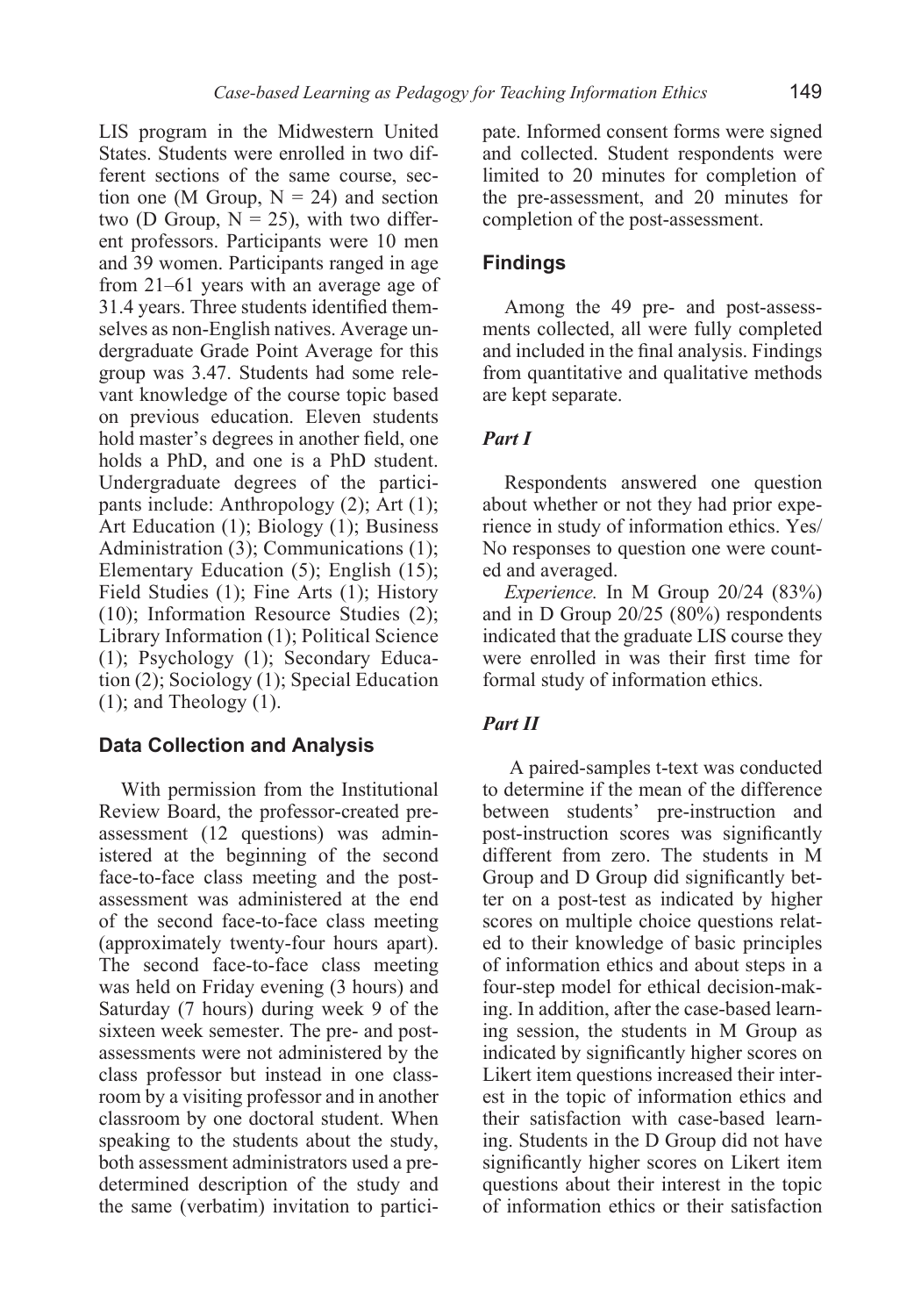with the case-based learning. Pre-assessment scores in D Group started out high and remained high in the post-assessment with few scores decreasing.

### *Part III*

Each student provided written, descriptive responses (approximately 75 words/ response) to each of four short-answer questions. The questions addressed: tolerance of others; awareness of privacy issues; author and artists rights; and treatment of co-workers.

*Tolerance (15 response items)*. Pre- and post-assessment narrative responses for M Group and D Group to the question of tolerance of others' points-of-view indicates that respondents' self-assessed perceptions are primarily focused on sensitivity to others' opinions, beliefs, values, ideas, and culture. The post-test for D Group reveals some response items not indicated in M Group including respondents' sensitivity to: patrons' needs; making sure credit is given to others; excess of interference with other's opinions; personal statements; freedom of expression/speech; being fair; and listening.

*Privacy (27 response items).* Pre- and post-assessment narrative responses for M Group and D Group to the short answer question concerning privacy issues indicates that respondents' self-assessed perceptions about dealing with privacy issues are most focused on how rights to privacy are protected; the nature of sensitive issues; and the importance of privacy in today's technologically modern world. For example, one respondent indicated that parents rather than the government or school should protect children from those who would exploit them. A frequent response indicated that respondents believe librarians should not infringe on privacy by sharing library records or with blocking software. Respondents frequently mentioned the sanctity of personal information.

*Authors' and artists' rights (17 response items).* Pre- and post-assessment narrative responses for M Group and D Group to the short answer question pertaining to an author's or artist's rights to her/his own creations, respondents indicated that they are willing to emphasize, explain, and obey copyright law; recognize ownership; respect creations; give credit where credit is due; use correct citations; and protect intellectual property rights. For example, respondents mentioned willingness to work with authors and artists to

|                 | $M$ Group ( $N = 24$ ) |                      |           |            |       |            |            |         |        |
|-----------------|------------------------|----------------------|-----------|------------|-------|------------|------------|---------|--------|
|                 |                        | Pre-                 |           |            | Post- |            |            |         |        |
| <b>Measures</b> | Max. Pts.              | M                    | <b>SD</b> | <b>SEM</b> | M     | <b>SD</b>  | <b>SEM</b> | t       | p      |
| Knowledge       | 9                      | 5.88                 | 2.17      | 0.44       | 7.42  | 2.21       | 0.45       | $3.19*$ | 0.0020 |
| Interest        | 5                      | 3.88                 | 1.08      | 0.22       | 4.42  | 0.58       | 0.12       | $2.72*$ | 0.0123 |
| Satisfaction    | 5                      | 3.71                 | 1.16      | 0.24       | 4.38  | 0.71       | 0.15       | $2.81*$ | 0.0100 |
|                 |                        | D Group ( $N = 25$ ) |           |            |       |            |            |         |        |
|                 |                        | Pre-                 |           |            | Post- |            |            |         |        |
| <b>Measures</b> | Max. Pts.              | M                    | <b>SD</b> | <b>SEM</b> | M     | <b>SEM</b> | <b>SD</b>  |         | p      |
| Knowledge       | 9                      | 4.84                 | 2.34      | 0.47       | 6.48  | 0.45       | 2.26       | $3.94*$ | 0.003  |
| Interest        | 5                      | 4.00                 | 0.96      | 0.19       | 4.20  | 0.21       | 1.04       | $0.84*$ | 0.205  |
| Satisfaction    | 5                      | 3.96                 | 0.98      | 0.20       | 4.16  | 0.21       | 2.03       | $0.82*$ | 0.211  |

Table 1. Results of a Paired-samples t Test.

\*At p ≤ 0.05.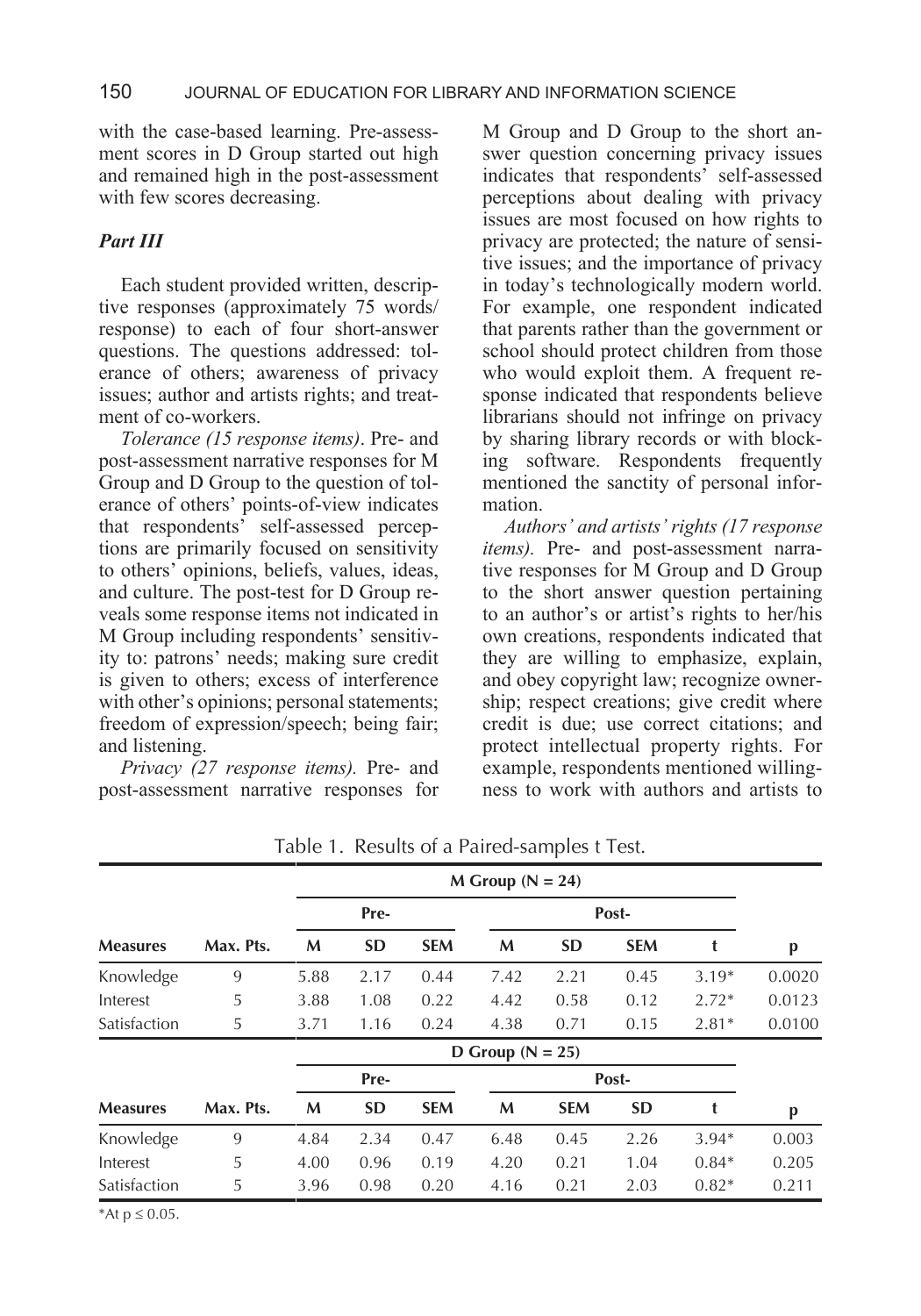|                                  |      | $M$ Group ( $N = 24$ ) | D Group ( $N = 25$ ) |       |  |
|----------------------------------|------|------------------------|----------------------|-------|--|
| Items $(15)$                     | Pre- | Post-                  | Pre-                 | Post- |  |
| Knowledge                        | 1    | 1                      |                      |       |  |
| Diversity                        |      |                        |                      |       |  |
| Opinions, beliefs, values, ideas | 13   | 9                      | 12                   | 14    |  |
| Culture                          | 5    | 8                      | 5                    | 4     |  |
| Own bias                         |      | $\overline{2}$         | 1                    |       |  |
| Inclusion                        |      |                        |                      |       |  |
| Making judgments                 | 3    |                        |                      |       |  |
| Patron's needs                   |      |                        |                      |       |  |
| Make sure credit is given        |      |                        |                      |       |  |
| Excess of interference           |      |                        |                      |       |  |
| What I say                       |      |                        |                      |       |  |
| Freedom of expression/speech     |      |                        | 2                    |       |  |
| Being fair                       |      |                        |                      |       |  |
| Listen                           |      |                        |                      |       |  |
| Roles of MLS as neutral party    |      |                        |                      |       |  |
| No response                      |      | 2                      | $\mathfrak{D}$       |       |  |
| <b>Total</b>                     | 24   | 24                     | 25                   | 29    |  |

Table 2. Tolerance of Others.

*Note:* Some respondents stated more than one response item/question.

protect their intellectual property rights, willingness to pay authors and artists for creations, and desire to know and use fair use law and policies.

*Treatment of co-workers (27 response items).* Pre- and post-assessment narrative responses for M Group and D Group to the short answer question about treatment of co-workers were primarily focused on the respondents' inclination to treat others with respect and patience; showing respect for others' rights; being patient and polite; treating others in a professional manner; and engaging in and upholding ethical behavior. Respondents mentioned controlling tempers and emotions; looking for peaceful solutions rather than to cause conflict; solving problems objectively; and a work environment where a variety of opinions and points-of-view are openly expressed. The inclination to treat others as I want to be treated was expressed in pre- and post-assessment data in both groups (three times in M Group; two times in D Group).

### **Results**

### *RQ1: How does case-based learning facilitate sense-making through situation-defining strategies and tactics to accomplish communication tasks relevant to solving information ethics dilemmas?*

1.1 Case-based instruction provides the authenticity necessary for students to frame social issues as information problems.

Current dilemmas, or problem situations, such as those published by Buchanan and Henderson (2009) and used in this study define and describe information problems with real-life, everyday specifics. This is particularly important given that most new LIS graduate students in this study, while earning high grade point averages in significant undergraduate and graduate degrees, did not have prior experience in formalized study of information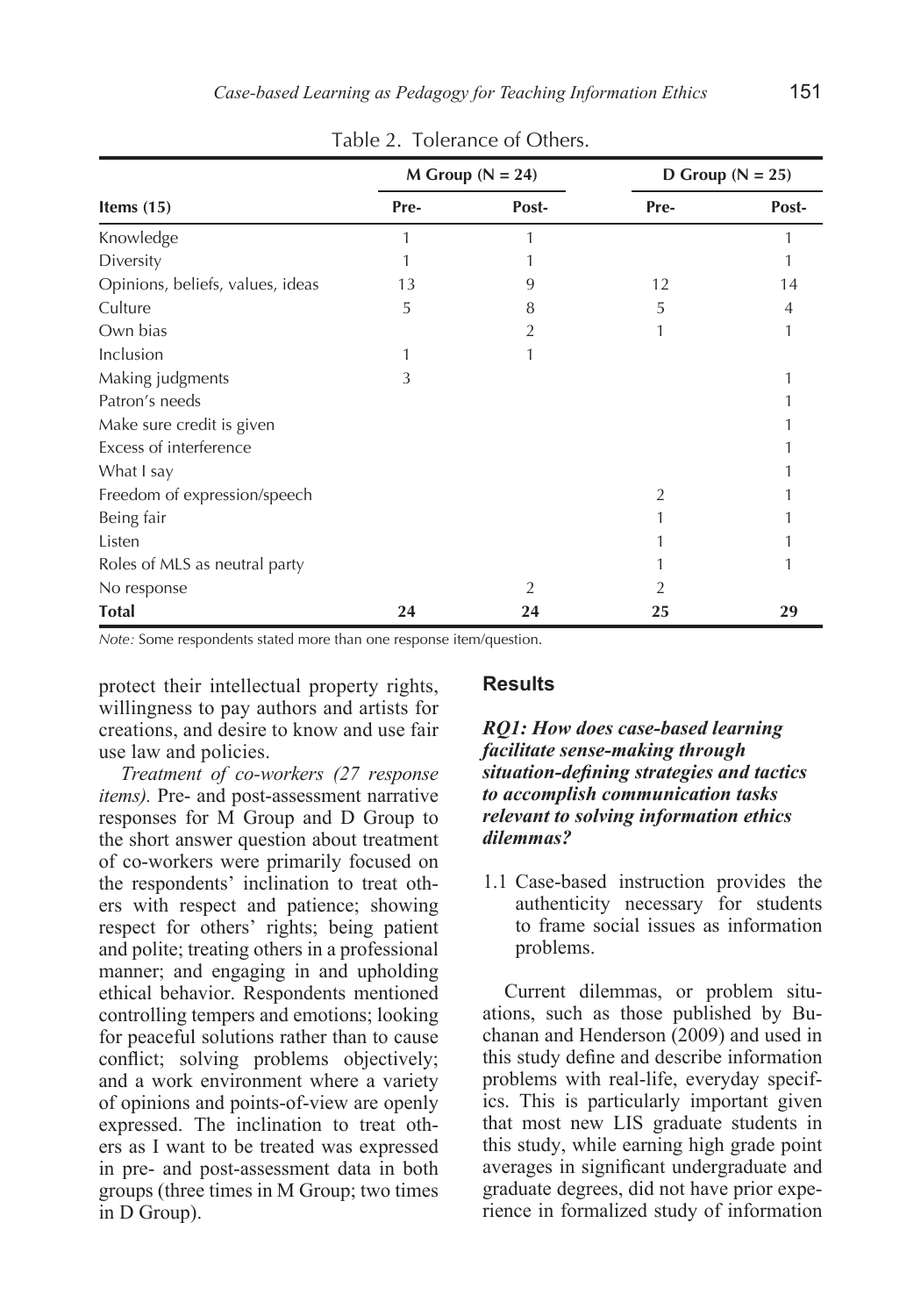|                                                                          |                |                | M Group ( $N = 24$ ) D Group ( $N = 25$ ) |       |
|--------------------------------------------------------------------------|----------------|----------------|-------------------------------------------|-------|
| Response Items (27)                                                      | Pre-           | Post-          | Pre-                                      | Post- |
| Many areas, rules, types, view of privacy                                |                |                | 3                                         | 1     |
| Importance of censorship; intellectual freedom                           |                |                | 2                                         |       |
| Right to privacy, sensitive, important                                   | 9              | 15             | 13                                        | 15    |
| Goal is access to all                                                    |                |                |                                           | 1     |
| Patriot Act                                                              |                |                |                                           | 1     |
| ALA Coded of Ethics, professional ethics                                 |                | $\overline{2}$ |                                           | 3     |
| No source, give credit                                                   |                |                | 1                                         |       |
| Right of patron to seek info and services                                | $\overline{2}$ |                | $\overline{2}$                            | 3     |
| Company should have privacy notice                                       |                |                | 1                                         |       |
| Space and behavior                                                       |                |                |                                           | 1     |
| Balance, express ideas freely, without Intrusion                         | 1              |                | 1                                         |       |
| Right to do what one likes as long as not negatively effecting<br>others | 2              |                |                                           |       |
| Need for privacy                                                         | $\overline{2}$ | $\mathbf{1}$   |                                           |       |
| Complication of privacy and safety                                       |                | 1              |                                           |       |
| Patron info should not be shared unless compelled by law                 | 1              |                |                                           |       |
| Government intrusion                                                     | 1              |                |                                           |       |
| Right protected by law                                                   |                | $\mathbf{1}$   |                                           |       |
| Copyright law                                                            |                | 1              |                                           |       |
| Hold own affairs in confidence                                           | 1              |                |                                           |       |
| Important in U.S., protected other's privacy                             | 1              | 1              |                                           |       |
| Cannot disclose user if except to collection agency                      |                | 1              |                                           |       |
| Patron won't seek info if privacy protected                              |                | 1              |                                           |       |
| Others may not recognize privacy                                         | 1              |                |                                           |       |
| Government regulations to protect; filters on computers                  | 2              |                |                                           |       |
| My privacy right as citizen being broken                                 | 1              |                |                                           |       |
| With technology comes temptation to invade privacy                       | 1              |                |                                           |       |
| Rights of citizen may trump my own point-of-view                         |                | 1              |                                           |       |
| No response                                                              |                |                | $\overline{2}$                            |       |
| <b>Total</b>                                                             | 24             | 26             | 25                                        | 25    |

### Table 3. Awareness of Privacy Issues.

*Note:* Some respondents stated more than one response item/question.

ethics or framing social issues as information problems. Beginning students in this study were similar to those in the Woodward *et al.* (2007) study of IT students who did not have the necessary ability to distinguish criminal actions from unethical behavior. Neither did many students in this study fully understand their initial reading about basic principles of information ethics as was evidenced in the preassessment. Particularly apparent were

deficits in students' understandings of the mediating role of ethics between individual morality and the law. At the intersection of real-life and basic principles, LIS students discovered a new focus on information rather than on typical phenomena articulated in their background knowledge or prior educational experiences. Some begin to think and problem-solve beyond accepted norms and to use higher levels of ethical reasoning as evidenced in the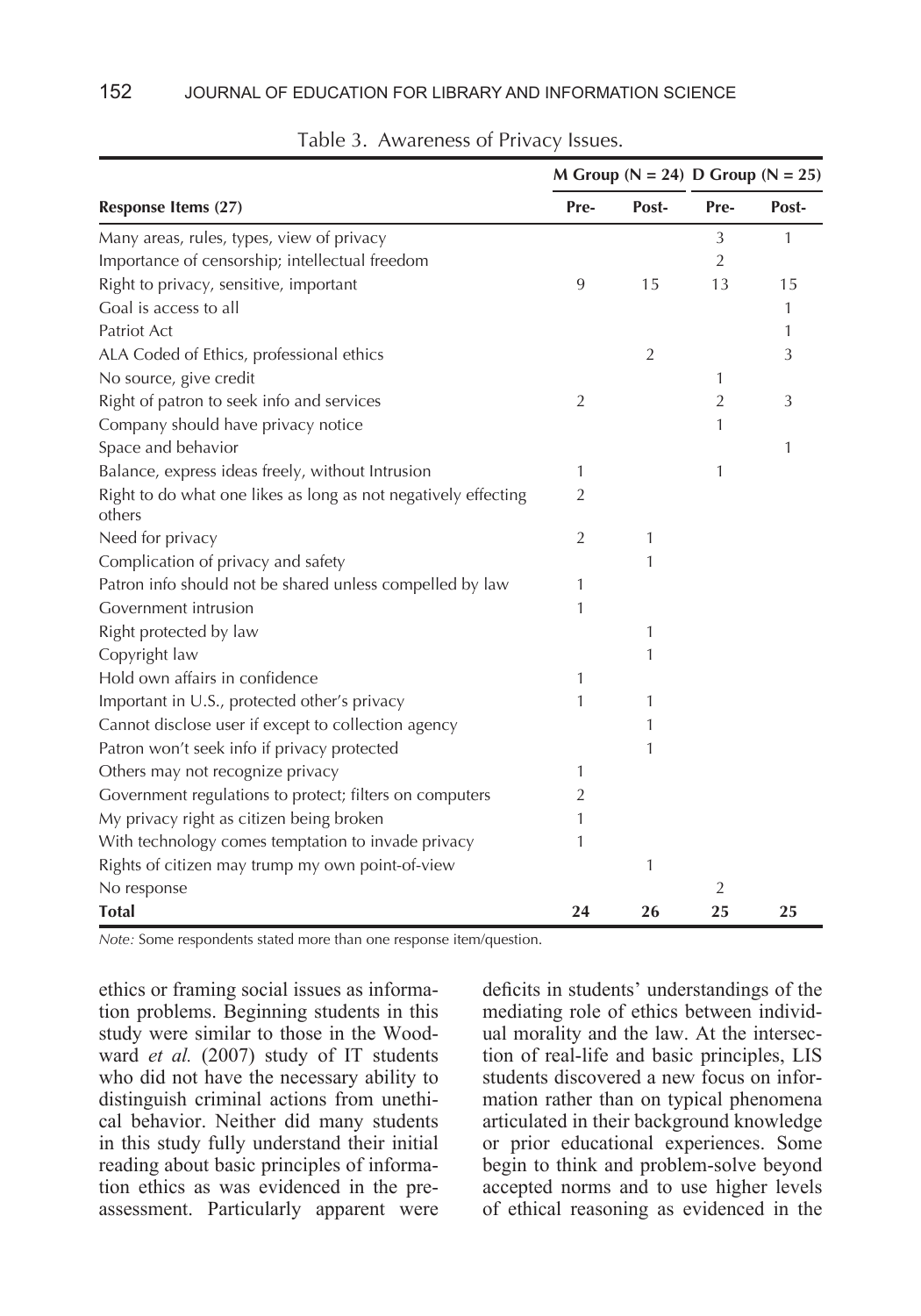post-assessment. Individual abilities to problem-solve at high levels were more apparent in the project assignments (presentation and newspaper) than in the preand post-assessment results.

The approach to using assigned information cases was strategically designed by the professors, a task that is likely to be initially challenging but not impossible for new college teachers. Students experienced a combination of lecture and case-based learning activities that were coordinated over the course of the semester. Activities were outlined by the professors in instructional steps that highlighted Dervin and Clark's (2003) situation defining strategies and communicating tactics, and encouraged active learning and problem-solving. Learning activities in real-time between the pre- and post-assessment made it possible for students to practice in the presence of the professor who answered questions and facilitated the communication

process. Each member of the team spoke and listened. Brainstorming allowed for everyone to share creative input; no one was allowed to criticize others' ideas. The currency of the cases enabled students to recognize potential ethical issues created as new technologies are used, to address their own positions, and to analyze their position on some aspect of the dilemma in light of various positions and perspective of their classmates. Class presentations by students revealed that students conducted independent research to learn more about a given principle and to make reference to similar situations. This resulted in deep thinking about potential results of various choices. Students experienced evaluation of their project work for case-based assignments not on traditional criteria of having one correct answer but on the basis of broader criteria including: complexity (broad, multifaceted, interconnected); conscious awareness (consider current in-

|                                                                   |      | M Group ( $N = 24$ ) D Group ( $N = 25$ ) |      |       |
|-------------------------------------------------------------------|------|-------------------------------------------|------|-------|
| Response Items (17)                                               | Pre- | Post-                                     | Pre- | Post- |
| Let it be                                                         | 1    |                                           |      |       |
| Cite sources; give credit where due; use correct citations        | 5    | 5                                         | 6    | 5     |
| Uphold copyright                                                  | 4    | 7                                         |      |       |
| Education about fair use                                          | 3    | 4                                         |      |       |
| Educate artists                                                   | 1    |                                           |      |       |
| Ownership; respect creation; protect intellectual property rights | 6    | 5                                         | 7    | 7     |
| Pay them for creations                                            | 2    |                                           |      |       |
| Respect co-workers                                                |      | $\overline{2}$                            |      |       |
| Follow law, study law, enforce law                                |      |                                           |      | 2     |
| Report those who steal                                            |      |                                           |      |       |
| Follow information property law                                   |      |                                           | 3    | 2     |
| Emphasize, explain, obey copyright law                            |      |                                           | 6    | 6     |
| Address plagiarism                                                |      |                                           |      | 2     |
| Facilitate access                                                 |      |                                           |      |       |
| Not censor or be biased                                           |      |                                           |      |       |
| Let authors or artists express self                               |      |                                           | 1    |       |
| Inform others                                                     |      |                                           |      |       |
| No response                                                       |      |                                           |      |       |
| Total responses                                                   | 25   | 25                                        | 25   | 26    |

Table 4. Authors' and Artists' Rights.

*Note:* Some respondents stated more than one item/question.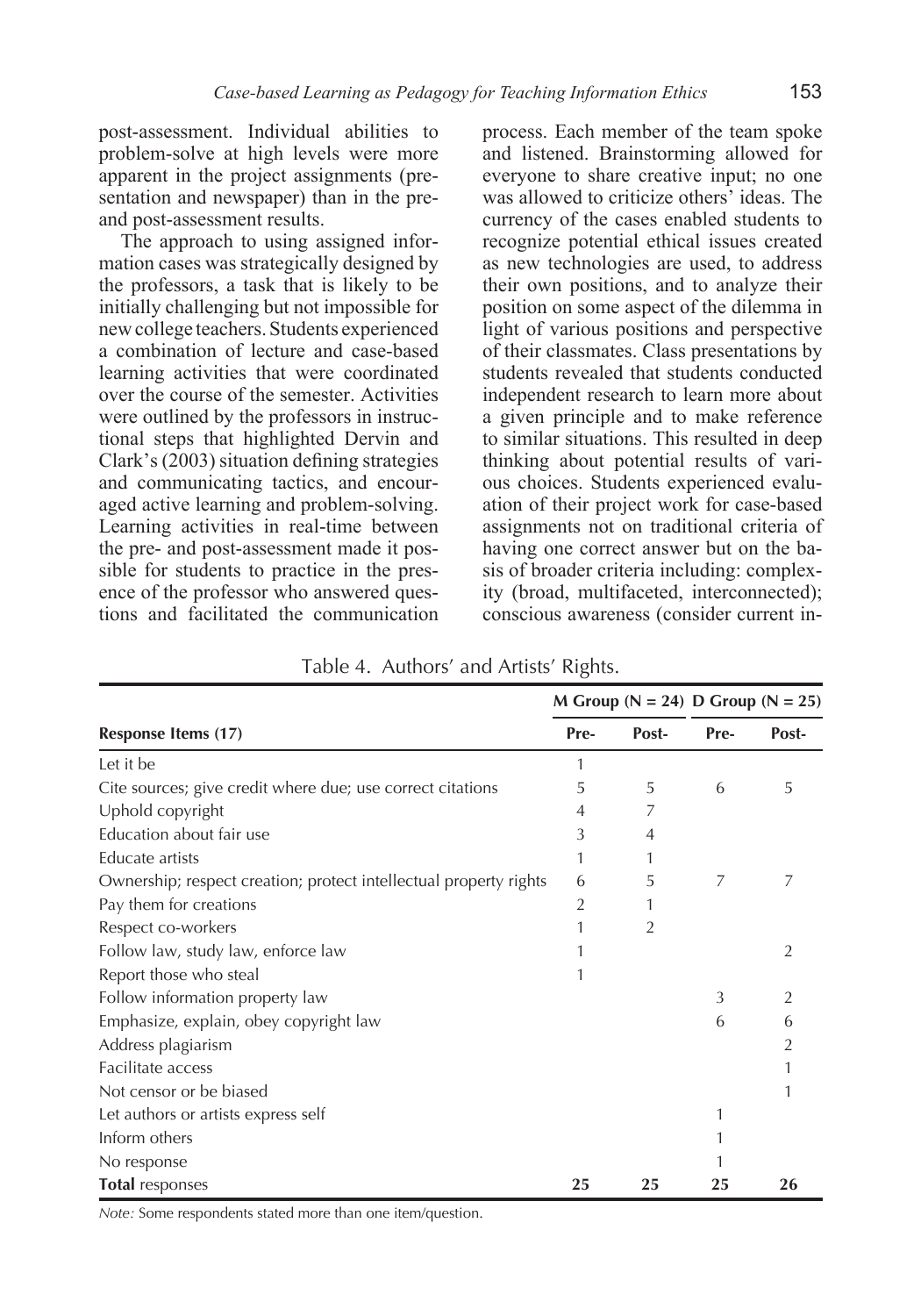### 154 JOURNAL OF EDUCATION FOR LIBRARY AND INFORMATION SCIENCE

formation issues); depth of understanding (demonstrate comprehension and knowledge); coherence and logic (makes sense); communication (easy to follow, hear, and to see; two-dimensional); and overall quality (comprehensive, balanced, logical).

1.2 Case-based instruction provides the basis for learning basic principles of information ethics including intellectual freedom, intellectual property, privacy, professional ethics, and intercultural ethics.

While approximately 25% (D Group, 6/25; M Group 6/24) of student scores stayed the same or decreased, the majority of students in both classes earned higher scores on objective questions designed to test comprehension of basic principles of information ethics and a four steps for ethical decision-making. The objective questions in the pre- and post-assessments provided statistical evidence of learning, and the pre- and post-assessments short answer questions provided narrative evidence of learning through students' articulation of concepts in the form of short written responses. Taken together, quantitative and qualitative data indicates that the time students spent in a combination of lecture, guided practice, and substantive discussion and flexible communication resulted in intellectual growth over the course of the 10 hour intensive class.

### *RQ2: How does case-based pedagogy enable students to inform themselves efficiently and effectively about a pluralistic world?*

2.1 Case-based instruction enables students to express substantive perceptions of being ethical.

Asking students to self-assess their own perceptions of being ethical is difficult, particularly if validity, reliability, and generalization are the goals. For this, it was the goal instead to see how students' short answers were the same or different in terms of the language of information ethics used before and after a 10 hour intensive class devoted to case-based learning about information ethics. Dervin's (1983) sense-making theoretical framework chosen for this study allowed the researchers to recognize in the data students' human tendencies to sometimes be free and sometimes constrained, sometimes rigid and sometimes changing in their response to various situations. Student post-assessment short answer responses indicate some expressed new awareness of moral differences of opinion; understandings of privacy as an information issue; rights to protect authors' and artists' intellectual property; and new awareness of the sensitivity necessary for appropriate treatment of co-workers in professional work environments.

2.2 Case-based learning enables students to develop flexible communication behaviors and to engage in innovation thinking necessary for leadership in a pluralistic world.

Dervin and Clark (2003) point out that anytime individuals come to a communication moment, it is a new moment to be faced like never before. It will be approached with tactics and strategies from the past unless individuals are guided to do otherwise. Human ability to change depends on awareness of alternatives and opportunities to practice new behaviors over and over until behaviors become second nature. Case-based learning in this study deliberately attempted to diversify habits of graduate students through guidance, practice through multiple opportunities, and acknowledging frustrations, anxiety, and inefficiency that occurs with the communication behavioral change process. In addition, students were encouraged to adopt the strategies and communication tactics used in this course as their own for use in their future professional roles. Unfortunately, a few students continued to indicate in post-assessment an inclina-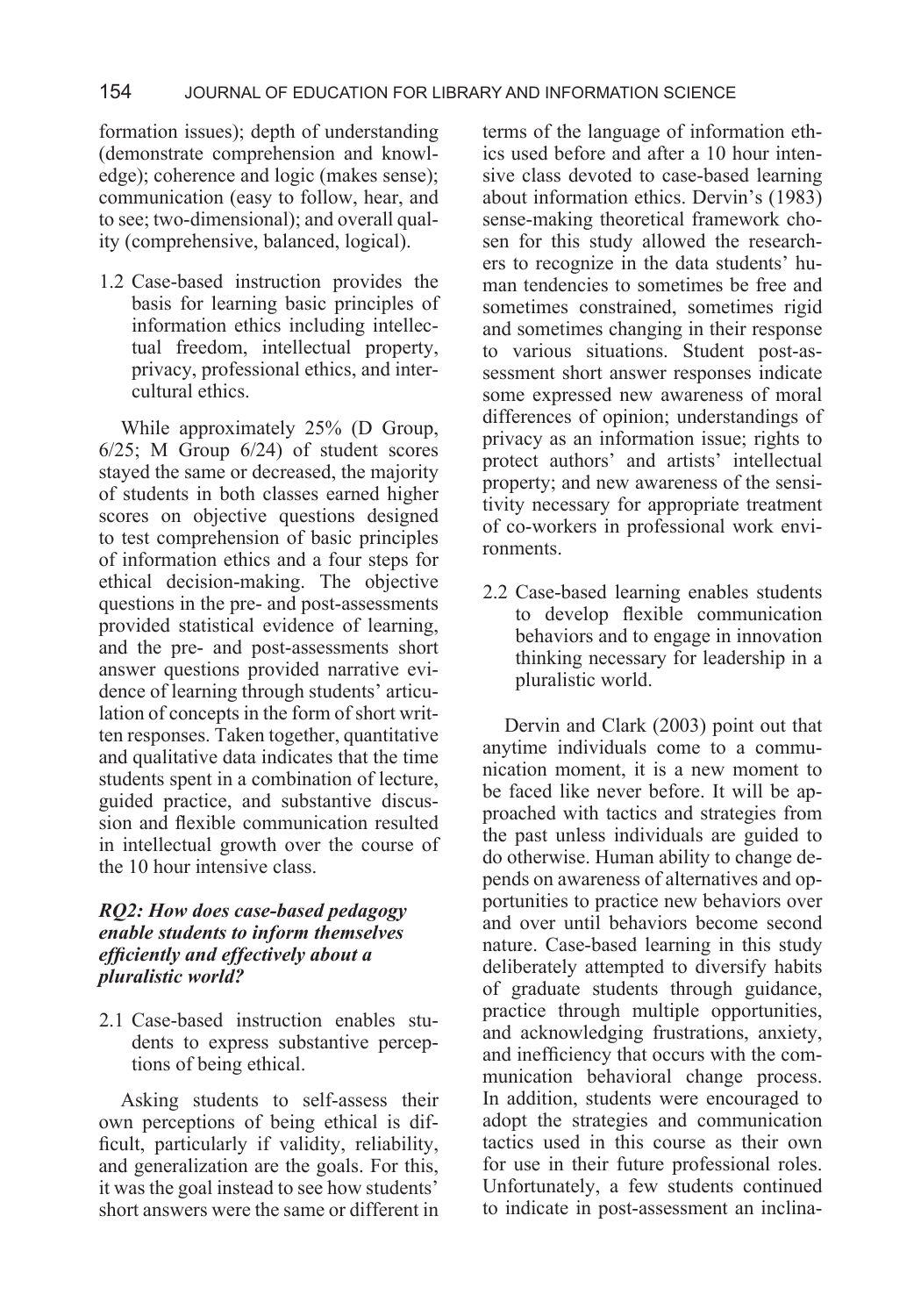|                                                               |                |                | M Group ( $N = 24$ ) D Group ( $N = 25$ ) |       |
|---------------------------------------------------------------|----------------|----------------|-------------------------------------------|-------|
| Response Items (27)                                           | Pre-           | Post-          | Pre-                                      | Post- |
| Treat others with respect, patience respect rights, be polite | 10             | 9              | 17                                        | 11    |
| Find peaceful solution                                        | 1              | 1              |                                           |       |
| Treat others in professional manner, uphold ethics            | $\overline{4}$ | 7              | 6                                         | 10    |
| Equal treatment                                               | 1              | 1              |                                           | 1     |
| Act cooperatively                                             |                | 1              |                                           |       |
| Comport myself with honesty, fairness generosity              |                | 1              |                                           |       |
| Treat others as they would like to be treated                 | 3              | $\overline{4}$ | $\overline{2}$                            | 3     |
| Treat others as I want to be treated                          | $\overline{2}$ | 1              | 1                                         | 1     |
| Use objective problem-solving                                 | 1              |                |                                           |       |
| Be fair                                                       | 3              | 3              | 5                                         | 5     |
| Be positive                                                   | 1              |                |                                           |       |
| Collaborate, cooperate                                        |                | 1              |                                           | 2     |
| Comfortable workplace                                         | 1              |                |                                           |       |
| Consider backgrounds of others                                | 1              | 1              |                                           |       |
| Do what is expected and correct                               | 1              |                |                                           |       |
| Maintain high standards                                       | 1              |                |                                           |       |
| Listen, learn                                                 |                | 1              | 1                                         | 2     |
| Speak up against mistreatment                                 | 1              |                |                                           |       |
| Follow professional policy                                    |                |                | 1                                         |       |
| Professional work environment                                 |                |                |                                           | 1     |
| Let them do their job their own way                           |                |                | 1                                         | 1     |
| Follow ALA and library policy                                 |                |                | 1                                         | 3     |
| Attend workshops                                              |                |                | 1                                         |       |
| Understand co-workers' good intentions                        |                |                |                                           | 1     |
| Tolerant                                                      |                |                | 1                                         |       |
| Understand my own perspective                                 |                |                | 1                                         |       |
| Function as a team                                            |                |                | 1                                         | 1     |
| No response                                                   |                |                | 1                                         |       |
| <b>Total reponses</b>                                         | 30             | 30             | 40                                        | 42    |

Table 5. Treatment of Co-workers.

*Note:* Some respondents stated more than one item/question.

tion to treat others as they would like to be treated, a clear indication of failure to recognize that everyone is not the same or to respond with acceptance to others' pointsof-view or preferences that are different from one's own. This points out how one course is not likely to be enough if it is expected that future information professionals will become better communicators and more accepting of a pluralistic society. Students in this class had the opportunity to learn through focus on real-life ethical

dilemmas and to emphasize the diversity and interconnectedness of decision-making. They experienced planned learning about how their peers make ethical decisions, and how their peers' ethical decisions are influenced by diverse values and perspectives, all competencies necessary for leadership in a democratic society.

### **Conclusions**

This study aimed to determine the ef-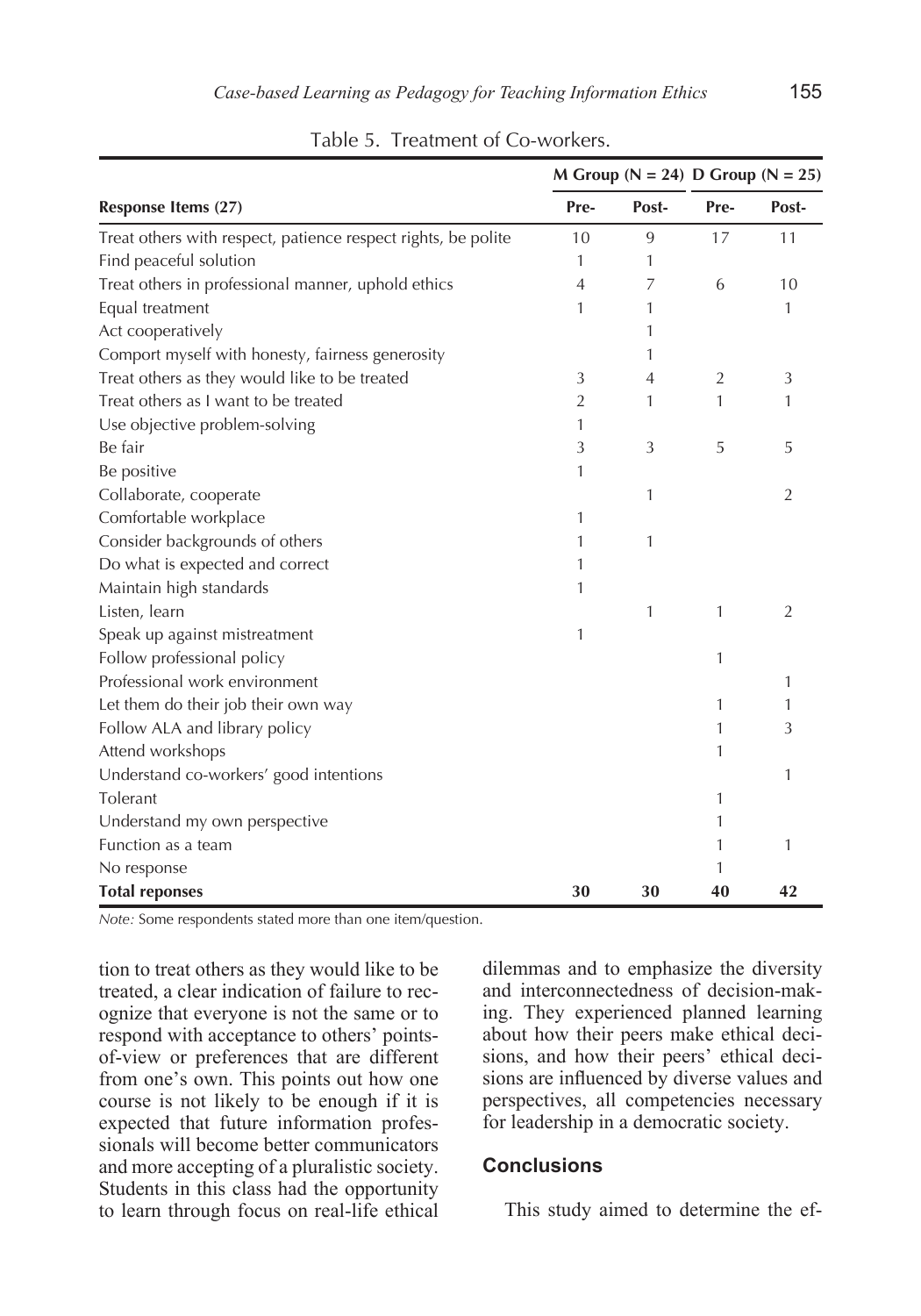fectiveness of case-based pedagogy using Dervin's (1983) Sense-Making Methodology, in particular the Dervin and Clark (2003) dynamic, two-dimensional communication as procedure model in teaching basic principles of information ethics and ethical decision-making. Despite a relatively short amount of time between pre- and post-assessment and the brevity of the pre- and post-assessment instrument completed by the graduate LIS students in this study, there is evidence that case-based instruction increased students' knowledge of basic principles of information ethics and enhanced the learning process. In analyzing the study data, we acknowledge that the amount of change in students' scores is not only an effect of the course materials and instruction but is also due to chance and other factors in- and outside the setting.

 The study shows through a combination of quantitative (increased scores) and qualitative (detailed narrative responses) data that case-based pedagogy improves students' overall knowledge of basic principles of information ethics, their interest in the topic, and satisfaction in the study of information ethics. Moreover, the data reinforces the observations by the professors that students utilized ability to engage in civil communication with each other to reveal personal biases and morality, and to progress to new abilities to apply a model for ethical decision-making including getting the facts straight in a complicated scenario, considering a variety of options, and then proposing ethical solutions to information-related problems. It is noteworthy that this case-based interactive process was tolerated by students in this study without complaint at the time of the class or in final course evaluations. The only negative comments by students were only a few about failure of a team member to do her/his part of the assignment.

 Teaching ethical behavior in today's information rich society is a challenge and opportunity for all educators, particularly those in information fields such as LIS who make information ethics a high priority for teaching and learning. In this study, original case-based pedagogy incorporating sense-making strategies provides a means for re-conceptualizing information ethics education. It provides a means for improving students' communication behaviors by moving past traditional memorize and recite forms of instruction to instruction designed to encourage students' independent learning as well as to develop students' abilities to inform themselves efficiently and effectively about choices information professionals must make in today's pluralistic world. In sum, case-based instruction using sense-making methodology brought a new communication procedure and prospective to bear and made a positive difference in student learning. Case-based instruction that involves a combination of reflection, engagement, and instruction holds much promise as an effective way to operationalize information ethics education in LIS as well as in traditional social science disciplines, and is likely to enhance graduate students' knowledge, interest in, and satisfaction from learning and applying basic principles of information ethics in everyday information work. There is certainly room for a larger study on this topic.

### **References**

- American Association of School Librarians (AASL). (2014). *Empowering learners: Guidelines for school library programs.* Chicago, IL: American Library Association.
- American Library Association (ALA). (2009). *Core competencies for librarianship.* Retrieved from http://www.ala.org/educationcareers/sites/ala. org.educationcareers/files/content/careersorecomp/corecompetences/finalcorecompstat09.pdf
- Association for Information Science and Technology (ASIS&T). (2001). *ASIST educational guidelines.* Retrieved from http://www.asis.org/Board/ educational\_guidelines.html
- Association for Library and Information Science Education (ALISE). (2007). *Position statement on information ethics in LIS education.*  Retrieved from http://www.alise.org/index. php?option=com\_content&view=article&id=51